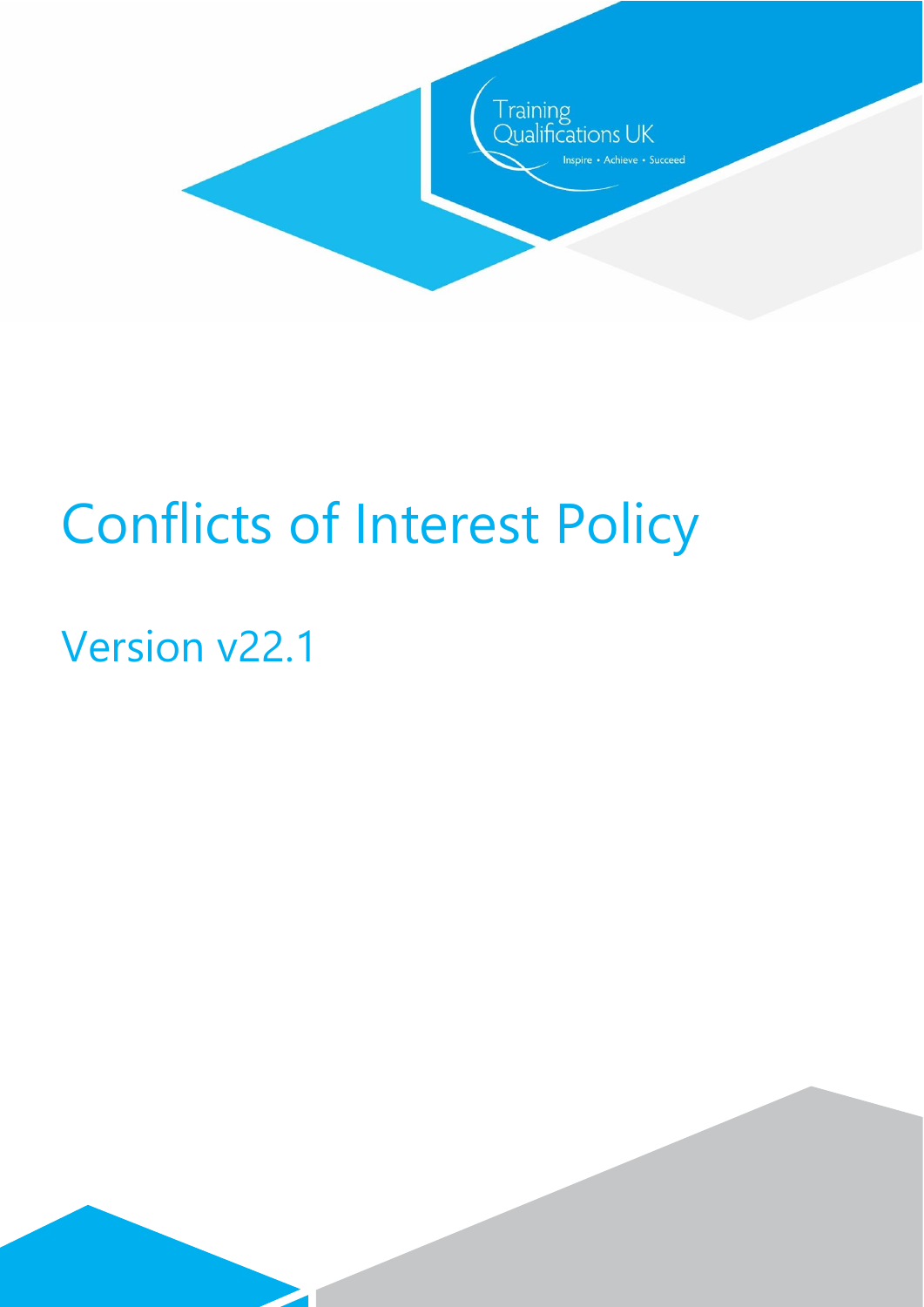| Conflicts of Interest Policy        |                                                                                                                          |
|-------------------------------------|--------------------------------------------------------------------------------------------------------------------------|
| Policy Ref                          | C.P.4 v22.1                                                                                                              |
| Date of Issue                       | 01/04/2022                                                                                                               |
| Next Scheduled Review               | 01/08/2022                                                                                                               |
| Policy Owner                        | Head of Regulatory Compliance                                                                                            |
| Contact Email                       | compliance@tquk.org                                                                                                      |
| <b>Contact Phone Number</b>         | 03333583344                                                                                                              |
| Approved By                         | Leadership Team                                                                                                          |
|                                     |                                                                                                                          |
| Policy Relates to:                  | End-Point Assessment Provision, Awarding Provision                                                                       |
| Policy is for the use of:           | Learners, Apprentices, Training Providers, Recognised Centres,<br>TQUK Employees, Third Parties,                         |
| Should be read in conjunction with: | Complaints Policy, Malpractice and Maladministration Policy,<br>Reasonable Adjustments and Special Considerations Policy |
| Relevant GCoR                       | A4, A8, G4, I1                                                                                                           |

### **Introduction**

Training Qualifications UK (TQUK) is committed to maintaining the highest level of integrity in the activities it undertakes. As such, TQUK offers the below Conflict of Interest Policy in order to outline its approach to identifying, monitoring and managing conflicts of interest which relate to it.

It also provides assurance to all partners and third parties that TQUK will manage all such real or potential conflicts of interest appropriately and that our actions will not compromise the quality or the integrity of our assessment processes.

It may, from time to time, be given to external parties such as External Quality Assurers or the regulators upon request, to satisfy them of our ability to comply with their requirements in relation to conflicts of interest and preventing such conflicts resulting in 'Adverse Effects' (as defined by the regulators). It is also to be used by TQUK staff members, to ensure conflicts of interest are identified, managed and monitored in a consistent manner.

### TQUK Internal Responsibility

The Head of Regulatory Compliance is responsible for the maintenance and compliance of this policy. If the Head of Regulatory Compliance is absent, the Managing Director will appoint another appropriate colleague to ensure all TQUK actions and activities are in line with the content of this policy.

### Review arrangements

We will review the policy annually as part of our self-evaluation process and revise it as and when necessary, in response to feedback, trends from our internal monitoring arrangements, changes in our practices, actions from the regulatory authorities or external agencies, or changes in legislation.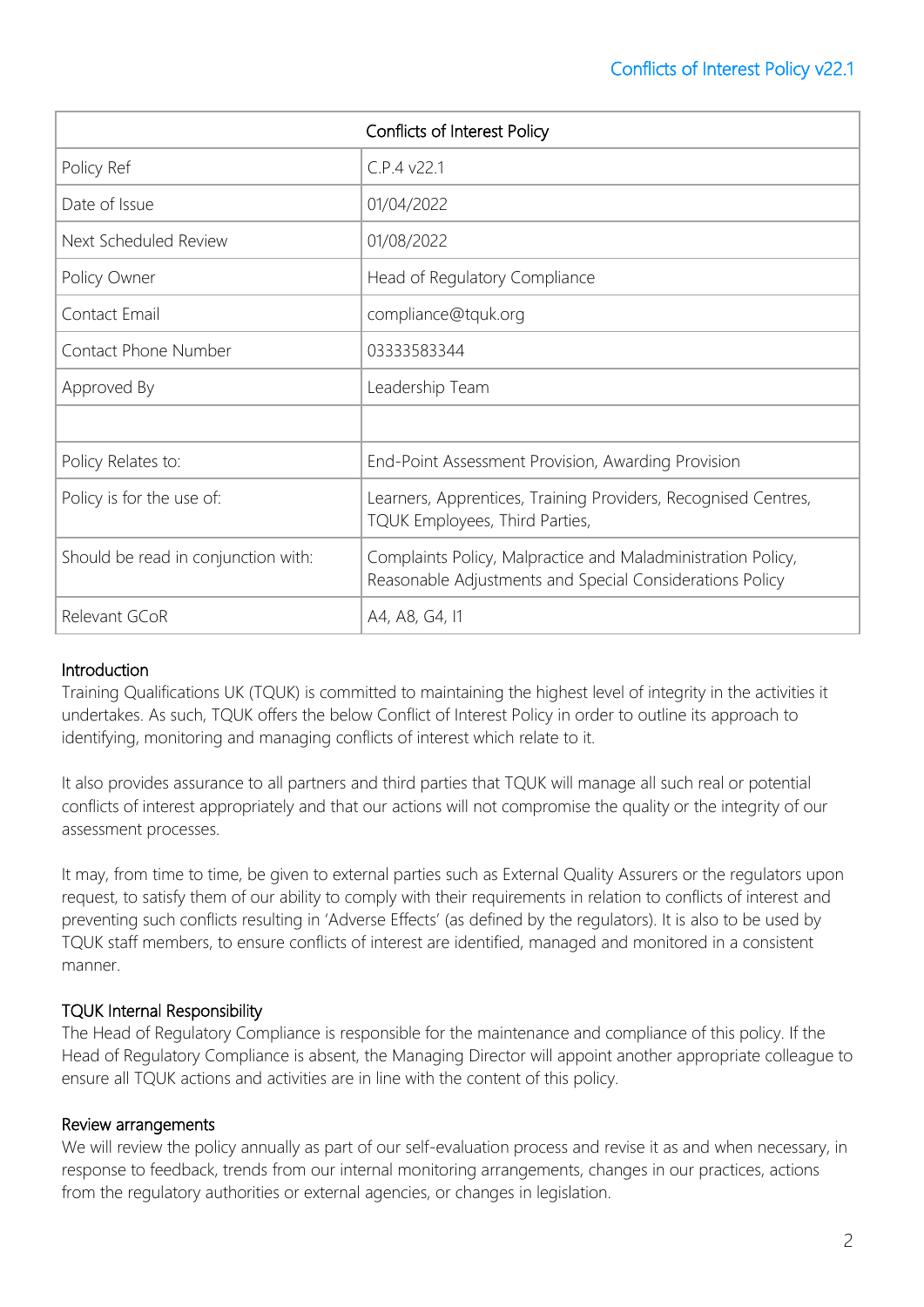# Conflicts of Interest Policy v22.1

The annual review of this policy will be undertaken by the Regulatory and Compliance pillar approximately four weeks prior to the submission of TQUK's Statement of Compliance to our regulators. Any amendments or updates to this policy will be approved by TQUK's Leadership Team.

Where the regulators notify TQUK of failures that have been discovered in the conflict of interest processes of another awarding organisation, TQUK will review whether or not a similar failure could affect our processes and arrangements and take action to amend this policy where necessary.

# Centre's Responsibility

It is important that Training Provider or Recognised Centre staff involved in the delivery, management, assessment and quality assurance of our qualifications (including End-Point Assessments) are fully aware of the contents of this policy.

It is required that Recognised Centres have arrangements in place to identify, monitor and manage actual and potential conflicts of interest.

# Definition of a conflict of interest

For the purposes of this policy, TQUK uses the following definitions to describe Conflicts of Interest.

- A Conflict of Interest exists where an individual or organisation has, or could be reasonably seen to have, competing interests in the outcome of a decision made by that individual or organisation.
- A Personal Conflict of Interest exists in relation to TQUK when an individual has a connection to another individual or organisation which has, or could be reasonably seen to have, a competing interest in the outcome of a decision made by that individual on behalf of TQUK.
- An Organisational Conflict of Interest exists in relation to TOUK when another organisation, or another element of TQUK has, or could be reasonably seen to have, a competing interest in the outcome of a decision made by TQUK or an element of TQUK.

For the purposes of this policy, a Third Party Colleague is any individual who holds a contract to conduct work on behalf of TQUK but is not otherwise a TQUK employee.

# Conflict of interest principles

In implementing TQUK's approach to identifying and managing actual/potential conflicts of interest, TQUK Employees and Third Party Colleagues are expected to be:

- transparent in helping identify conflicts of interest
- committed to the ongoing management of identified conflicts
- proactive in identifying, monitoring and managing organisational conflicts that relate to their team
- engaged with improving and developing approaches to conflicts of interest.

# Identifying Personal Conflicts of Interest at TQUK

All TQUK staff and Third Party Colleagues are required to declare conflicts of interest upon the commencement of their contract.

This declaration is required to be updated at least annually, and updated should a change in circumstances arise.

TQUK Employees and Third Party Colleagues will not be able to conduct work on behalf of TQUK until the declaration has been made, and will be unable to conduct work on behalf of TQUK if the declaration has not been updated within a year, or reviewed and declared as correct within a year.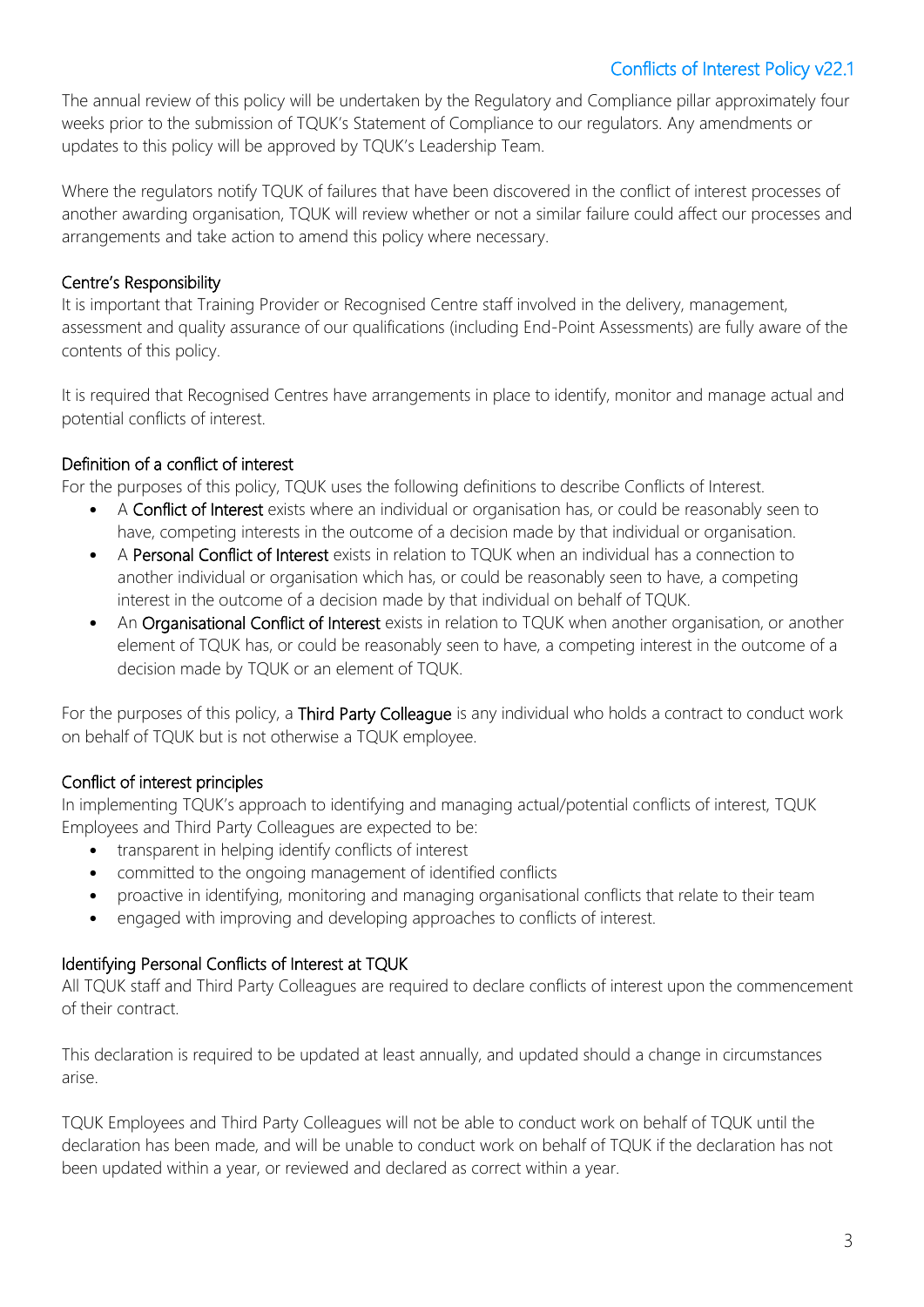Failure to provide an accurate declaration or to record a declaration when prompted to do so, may lead to disciplinary action.

The Compliance Team is responsible for the maintenance of the Personal Conflict of Interest Register, and monitoring its use.

#### Managing Personal Conflicts of Interest at TQUK

TQUK, where possible, will seek to ensure that no activity undertaken by a TQUK Employee or Third Party Colleague is conducted by an individual with a connection to an individual or organisation with a competing interest in the outcome of the activity.

Where such a situation is unavoidable, TQUK will ensure that the activity is subject to an appropriate mitigation and, where possible and appropriate, subject to scrutiny by an individual with no relevant Personal Conflict of Interest.

Where an individual becomes aware of a Personal Conflict of Interest in an item of work to be carried out by a TQUK Employee or Third Party Colleague on behalf of TQUK, or where they might be reasonably seen to have a Personal Conflict of Interest in relation to an item of work, but this conflict is not already identified and managed, that individual is expected to immediately notify the Compliance Team, and no further work conducted until the conflict is appropriately recorded and a suitable mitigation is implemented where appropriate.

In the below circumstances, it is not appropriate to offer a mitigation, and so it is mandatory for an individual with no Personal Conflict of Interest to be assigned the activity:

- Investigation into suspected or alleged malpractice
- Investigation into suspected or alleged breaches of confidentiality
- Appeals handling.

The Compliance Team is responsible for monitoring the effectiveness of mitigations and ensuring identified Personal Conflicts of Interest do not manifest in Adverse Effects.

#### Identifying and Managing Organisational Conflicts of Interest at TQUK

The Leadership Team is responsible for the maintenance and review of the Organisational Conflict of Interest.

As part of TQUK's commitment to ongoing review, individual departments are expected to identify and inform the Leadership Team of any actual or potential Organisational Conflicts of Interest that could impact TQUK and which are not already identified.

In addition, they are required to manage and monitor any identified Organisational Conflict of Interest that relates to their area of operations, and their associated mitigations. Should the status of any identified Organisational Conflict of Interest or the associated mitigations change, then the manager for the team should inform the Leadership Team so that they can update the details on the register, as required.

The Leadership Team is responsible for reviewing the effectiveness of mitigations at ensuring identified Organisational Conflicts of Interest do not manifest in Adverse Effects.

#### Dealing with a breach of the Conflict of Interest Policy

Should a TQUK Employee or Third Party Colleague believe there has been a breach of this policy, the Compliance Team must be informed.